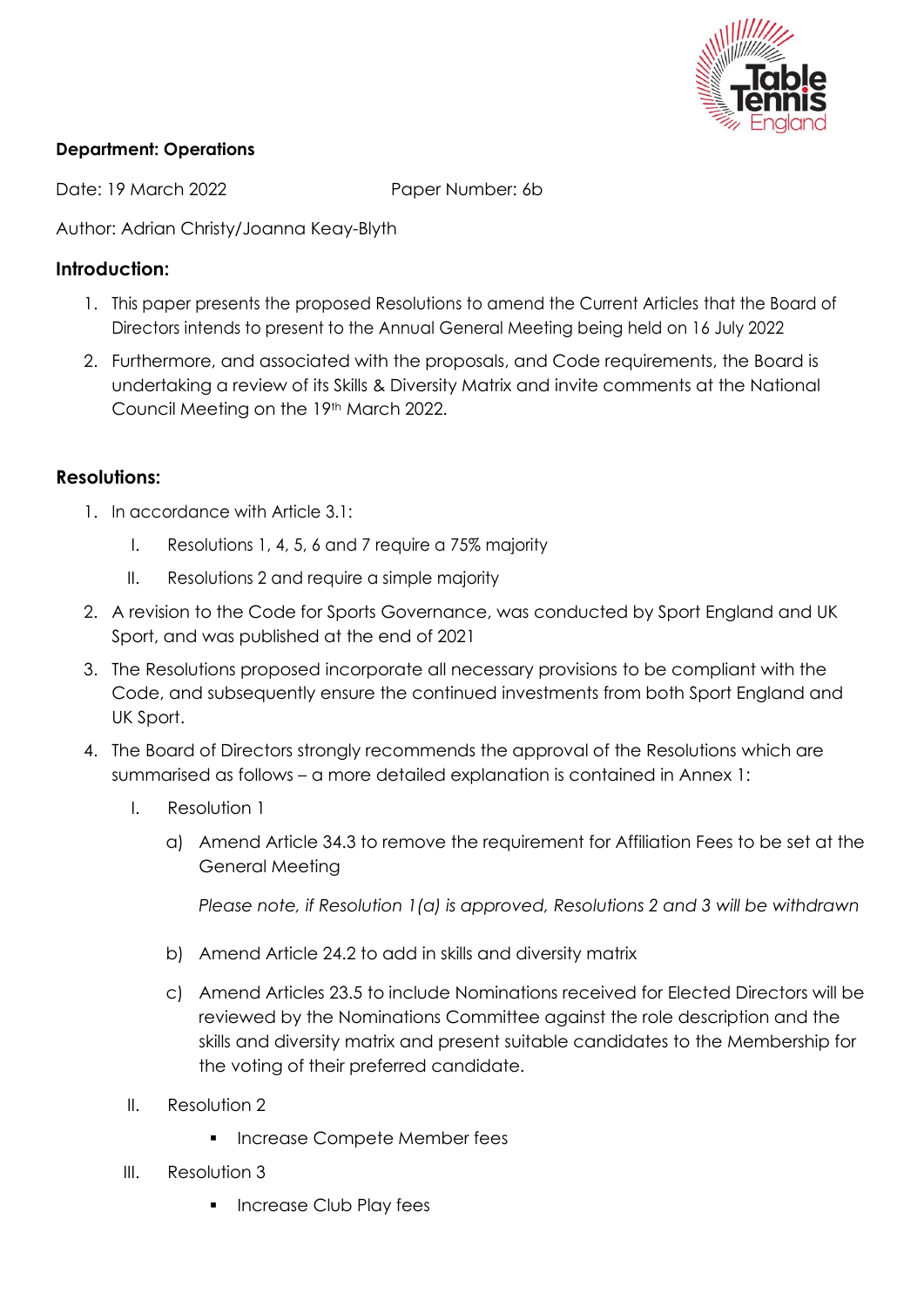

- IV. Resolution 4
	- **EXEDENT Amend Article 23.1 to proposal to increase the number of Elected Directors** from three to four
- V. Resolution 5
	- Amend all relevant Articles Change the title of 'Individual Company Member' to 'Director Company Member'
- VI. Resolution 6
	- Amend Article 41.1 Simplification of Casting votes at General Meetings
- VII. Resolution 7
	- Amend Article 51 Change the phrase of 'Board of Appeal' to 'Appeals Panel'

# **Skills & Diversity Matrix:**

- 1. Requirement 1.3 of the revised Code for Sport Governance requires NGBs to maintain an upto-date matrix detailing the skills, experience, diversity, independence and knowledge required of its Board
- 2. The Board of Directors has therefore begun to review its matrix and Annex 2 includes a redrafted Skills & Diversity Matrix and invites comments to inform the final version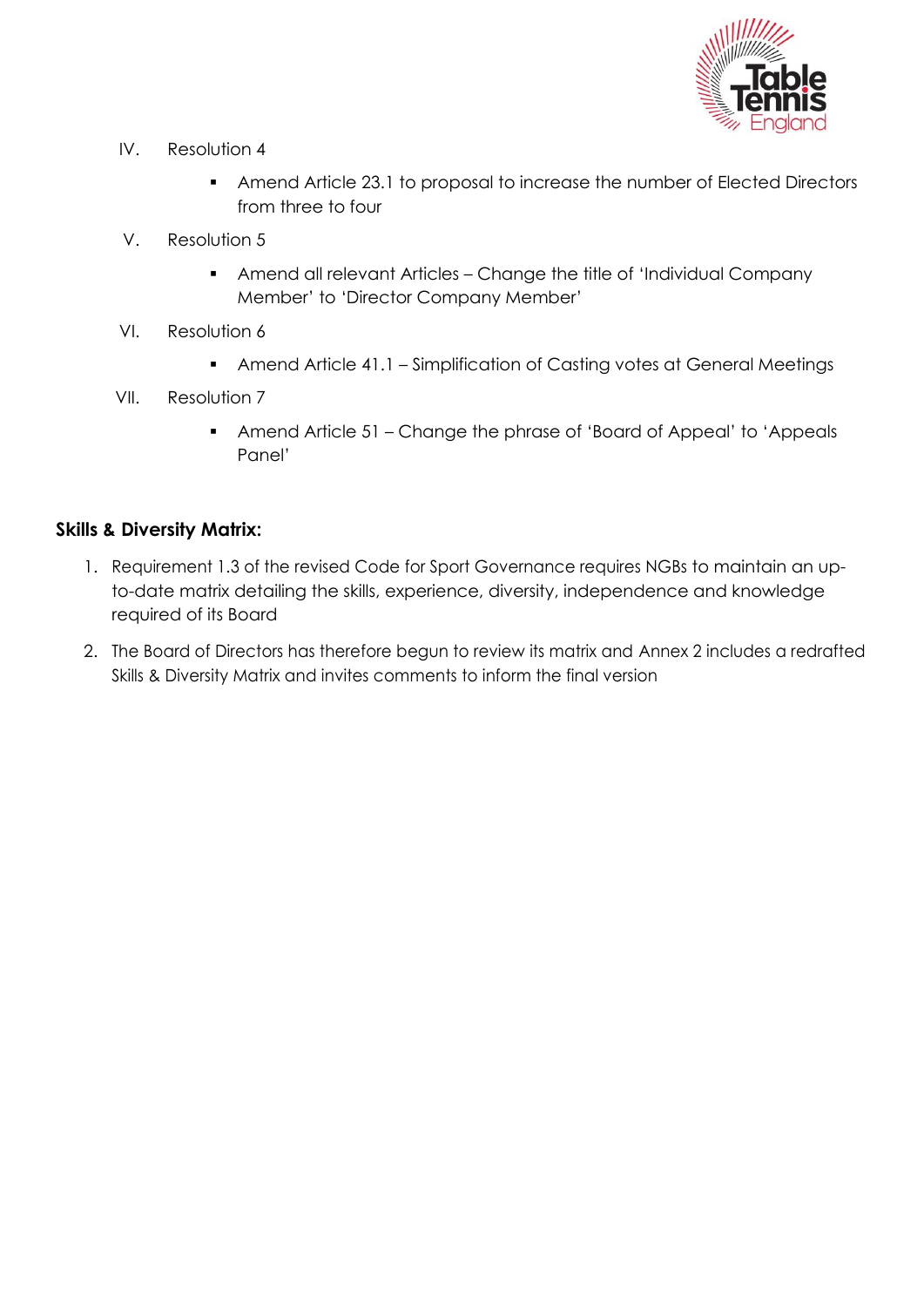

# **Annex 1: Proposed Amendments to the Current Articles**

**Resolution 1** – (this is a Special Resolution, which requires three-quarters or more of the votes cast by Company Members)

This Resolution is presented to ensure Table Tennis England is compliant with the revised Code for Sports Governance. The Resolution is in three parts but is presented as one Resolution for voting purposes.

The implications of not complying to the Code of Sports Governance is the risk of our funding being withdrawn (as previously done in 2017). If this is withdrawn this will severely limit the Investments into the development of the sport, including, but not limited to, back office, grass roots, competitions and ranking, membership, marketing, safeguarding, talent and performance.

## **Part A**

| <b>Article</b> | <b>Current Wording</b>                                            | Change to                                                                                     |
|----------------|-------------------------------------------------------------------|-----------------------------------------------------------------------------------------------|
| 34.3           | Affiliation fees shall be set only at a<br><b>General Meeting</b> | Affiliation fees shall be set by the Board<br>of Directors no later than 31 March<br>annually |

#### **Rationale / Background**

The Code is very clear in setting out that the Board is the ultimate decision maker.

It is also clear in stating that Members (legal members) of the organisation, also have an important role to play in governance, and the requirement that the Board has ultimate authority does not override or supersede the powers of such members.

The Code is also clear in stating that Matters Reserved for the Board for decision would, among other things, typically include the annual budget.

Given that affiliation fees are a significant part of TTE's self-generated income, it would be expected under the Code that the Board determine such fees to ensure it is financially best placed to deliver its obligations.

#### **What the Code says (1.1)**

The Board of the organisation shall:

- 1. be the ultimate decision-making body and accordingly exercise all the powers of the organisation;
- 2. be responsible for setting the strategy of the organisation

5.6 The Board must actively plan and regularly monitor the financial position and performance of the organisation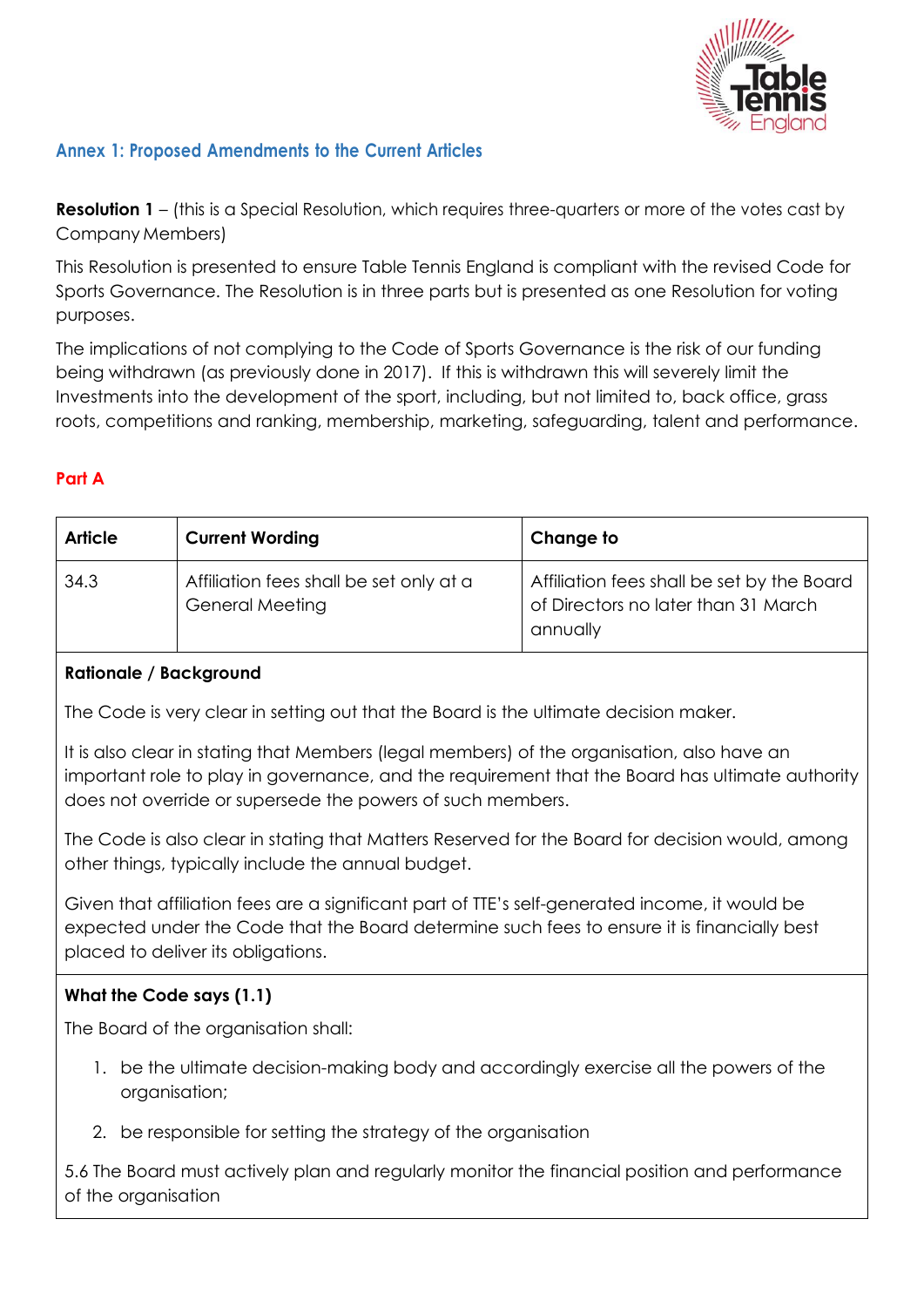

## **Part B**

| <b>Article</b> | <b>Current Wording</b>                                                                                                                                                                                                                                                                                         | Change to                                                                                                                                                                                                                                                                                                                                         |
|----------------|----------------------------------------------------------------------------------------------------------------------------------------------------------------------------------------------------------------------------------------------------------------------------------------------------------------|---------------------------------------------------------------------------------------------------------------------------------------------------------------------------------------------------------------------------------------------------------------------------------------------------------------------------------------------------|
| 24.2           | Such directors shall be appointed by<br>resolution of the Board following an<br>open, formal, publicly advertised, and<br>transparent selection process by an<br>appointments panel, taking account<br>of the candidate's ability, experience,<br>and expertise to fulfil the identified role<br>on the Board. | Such directors shall be appointed by<br>resolution of the Board following an<br>open, formal, publicly advertised, and<br>transparent selection process by an<br>appointments panel, taking account of<br>the candidates' skills, experience and<br>knowledge, and the needs of the<br>Board as determined by the skills and<br>diversity matrix. |

## **Rationale / Background**

Based on the Code of Sports Governance 1.2 The Board shall be of an appropriate size, not exceeding 12 unless agreed with UK Sport and/or Sport England, in order to:

b. have the appropriate balance of skills, experience, diversity, independence, and knowledge;

To comply with the Code 1.2 a change to the wording is required to add in diversity but the fundamental process has not changed as outlined below:

- Appointed Directors will be recruited through an open, publicly advertised recruitment process
- A minimum of 25% of Appointed Directors will be deemed independent as outlined in the Code of Sports Governance and recruited through an open, publicly advertised recruitment process; the Directors will be independent from any close connection to Table Tennis England e.g. that cannot come from within the formal governance structure of Company Members such as County Committee's and/or League Committee's.
- All Appointed Directors will be considered against the needs of TTE, as determined by the Skills and Diversity Matrix, agreed by the Board fat the time
- All candidates for Appointed Director vacancies will be considered by the Nomination Committee, and recommendation(s) made to the Board
- Appointed Directors will be appointed as a vacancy arises

#### **What the Code says (2.8)**

The Nominations Committee shall lead the process for Board appointments on behalf of the Board.

This process has been confirmed as acceptable to deliver against the Code by Sport England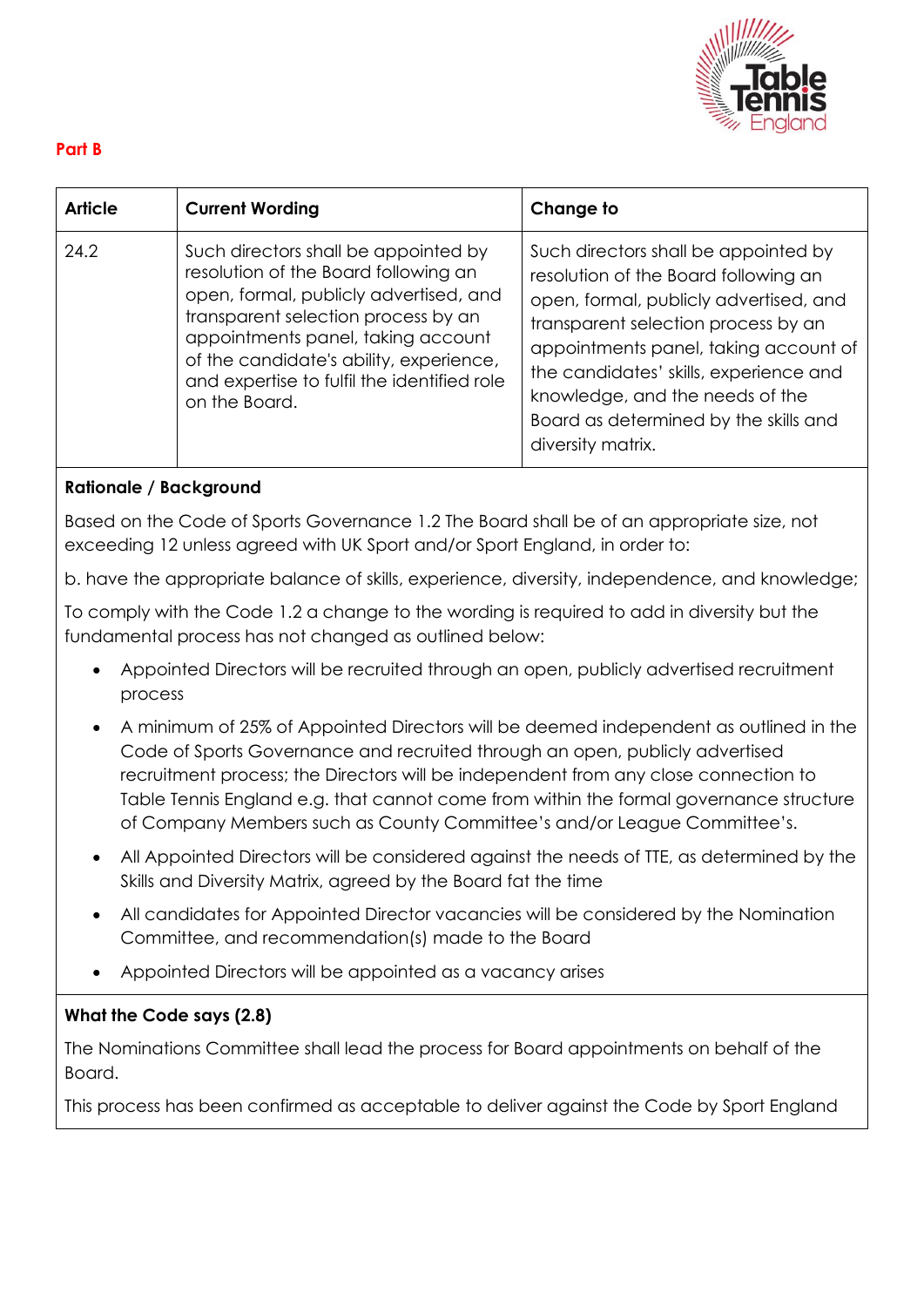

# **Part C**

| <b>Article</b> | <b>Current Wording</b> | Change to                                                                                                                                                                                                                                                                    |
|----------------|------------------------|------------------------------------------------------------------------------------------------------------------------------------------------------------------------------------------------------------------------------------------------------------------------------|
| New 23.8       | N/A                    | Nominations received for Elected<br>Directors will be reviewed by the<br>Nominations Committee against the<br>role description and the skills and<br>diversity matrix and suitable candidates<br>presented to the Membership for the<br>voting of their preferred candidate. |

## **Rationale / Background**

Based on the Code of Sports Governance 1.2 The Board shall be of an appropriate size, not exceeding 12 unless agreed with UK Sport and/or Sport England, in order to:

a. meet the requirements of the organisation;

b. have the appropriate balance of skills, experience, diversity, independence, and knowledge;

It is only possible to deliver against the code if nominations go through the nominations committee reviewing all applicants and presenting those who deliver the skills, experience & diversity required to be on the Board at that time to the membership. Concern was raised previously in relation to Independent Directors having the majority of the voting as required by the Code, however, with the change to the definition of an Independent Director at last years AGM, the scope for further Independents sitting on Nominations Committee from the sport would allow a broader inclusion into the process.

Summary of process:-

- Elected Directors will be recruited through a restricted recruitment process with candidates sought from across the TTE membership
- All Elected Directors will be considered against the needs of TTE, as determined by the Role Description, Skills & Diversity Matrix, agreed by the Board at the time
- All candidates for Elected Director vacancies will be considered by the Nomination Committee against the role description, skills, and diversity matrix . Those considered suitable to fill a Board vacancy will be presented to the Members to vote for their preferred candidate
- Vacancies for Elected Directors are filled as a vacancy arises
- This process aligns to the recruitment process for Appointed Directors

#### **What the Code says (2.8)**

The Nominations Committee shall lead the process for Board appointments on behalf of the Board.

This process has been confirmed as acceptable to deliver against the Code by Sport England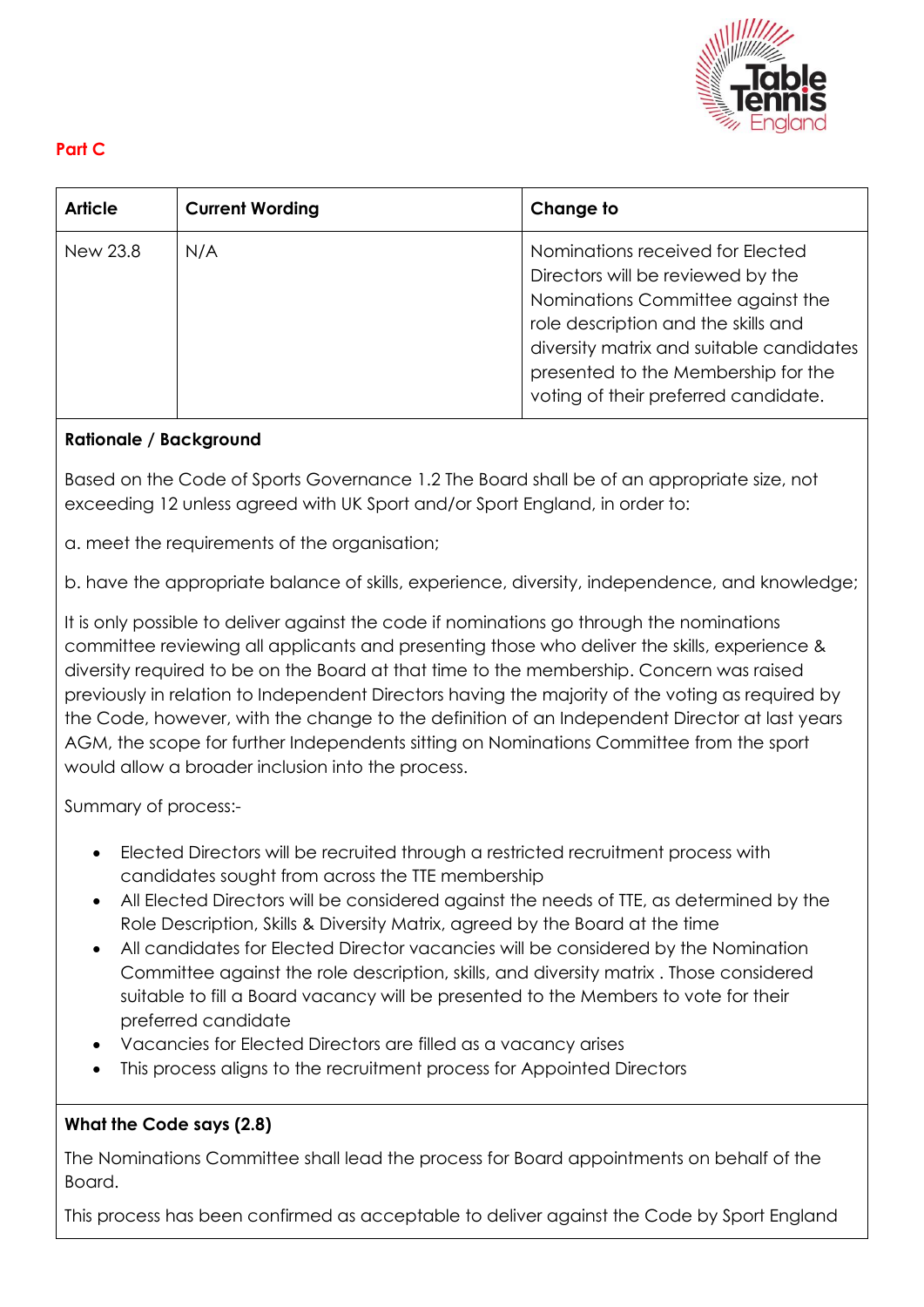

The following presents further proposed Resolutions. None of the following are required for Code compliance but include amendments to display good governance practice, or general tidying up of wording to ensure clearer understanding.

Please note: Resolution 2 and 3 will be withdrawn if Resolution 1 is approved.

**Resolution 2** – (this is an Ordinary Resolution, which requires a simple majority of the votes cast by Company Members)

| That from 1 August 2022 the following affiliation fees apply:                                                                                                                                                                     |  |  |
|-----------------------------------------------------------------------------------------------------------------------------------------------------------------------------------------------------------------------------------|--|--|
| <b>Senior Compete Member</b><br>£20                                                                                                                                                                                               |  |  |
| Junior/Cadet Compete Member £10                                                                                                                                                                                                   |  |  |
| Rationale / Background                                                                                                                                                                                                            |  |  |
| These fees are in accordance with the 5-year strategy which was supported unanimously<br>at the April 2016 National Council meeting. They would have been proposed for 2021/22<br>but were postponed owing to the COVID pandemic. |  |  |
| As agreed at the December Board Meeting                                                                                                                                                                                           |  |  |
| What the Code says / allows                                                                                                                                                                                                       |  |  |
| N/A                                                                                                                                                                                                                               |  |  |
|                                                                                                                                                                                                                                   |  |  |

**Resolution 3** – (this is an Ordinary Resolution, which requires a simple majority of the votes cast by Company Members)

| That from 1 August 2022 the following affiliation fees apply:                                                                                                                                                                           |    |  |
|-----------------------------------------------------------------------------------------------------------------------------------------------------------------------------------------------------------------------------------------|----|--|
| <b>Senior Club Play Member</b>                                                                                                                                                                                                          | £6 |  |
| Junior/Cadet Club Play Member £4                                                                                                                                                                                                        |    |  |
| Rationale / Background                                                                                                                                                                                                                  |    |  |
| These fees are in accordance with the proposed resolution at the 2020 AGM, that were<br>made free due to the pandemic and held at free for 2020 and 2021 whilst there was limited<br>club play. As agreed at the December Board Meeting |    |  |
| What the Code says / allows                                                                                                                                                                                                             |    |  |
| N/A                                                                                                                                                                                                                                     |    |  |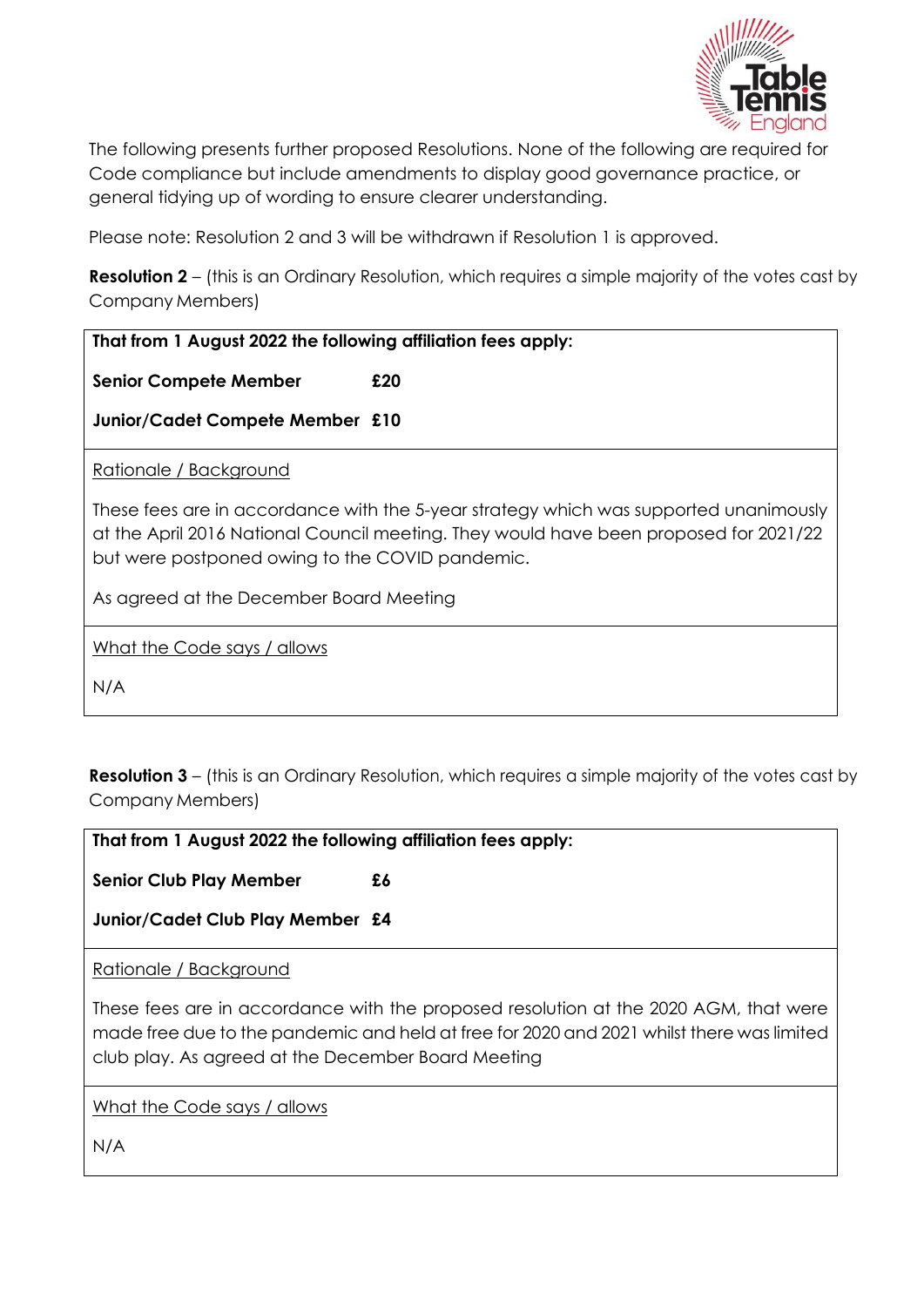

**Resolution 4** – (this is a Special Resolution, which requires three-quarters or more of the votes cast by Company Members)

| <b>Article</b> | <b>Current Wording</b>                                                                                                                                                                                                         | Change to                                                                                                                                                                                                                     |
|----------------|--------------------------------------------------------------------------------------------------------------------------------------------------------------------------------------------------------------------------------|-------------------------------------------------------------------------------------------------------------------------------------------------------------------------------------------------------------------------------|
| 23.1           | Company Members shall elect three<br>directors, who shall be titled Member<br>Elected Directors, one of whom shall<br>be nominated by the Member<br>Elected Directors as Deputy Chairman<br>and ratified by the Board as such. | Company Members shall elect four<br>directors, who shall be titled Member<br>Elected Directors, one of whom shall be<br>nominated by the Member Elected<br>Directors as Deputy Chairman and<br>ratified by the Board as such. |

## **Rationale / Explanation**

The Board has listened to, and understood, the request of the Company Members to further increase the table tennis knowledge on the Board.

This increase has been proposed by Company Members previously and it is proposed for the Board to present this as a Resolution at the AGM 2022 subject to the nominations being presented to the Nominations Committee for consideration taking account of the candidates' skills, experience and knowledge, and the needs of the Board as determined by the skills and diversity matrix.

#### **What the Code says:**

N/A

**Resolution 5** – (this is a Special Resolution, which requires three-quarters or more of the votes cast by Company Members)

| <b>Article</b> | <b>Current Wording</b>      | Change to                  |
|----------------|-----------------------------|----------------------------|
| Various        | 'Individual Company Member' | 'Director Company Member'. |

#### **Rationale / Explanation**

The Articles currently refer to Company Members who are directors as Individual Company Members. There is no good reason for this, and it causes confusion. The resolution is to refer to them as Director Company Members instead.

Note: A motion on this topic was submitted to the 2021 AGM. That motion also proposed changing the title of County Representative Company Members. At the meeting Company Members said they preferred to keep that title, so the revised resolution omits that.

# **What the Code says:**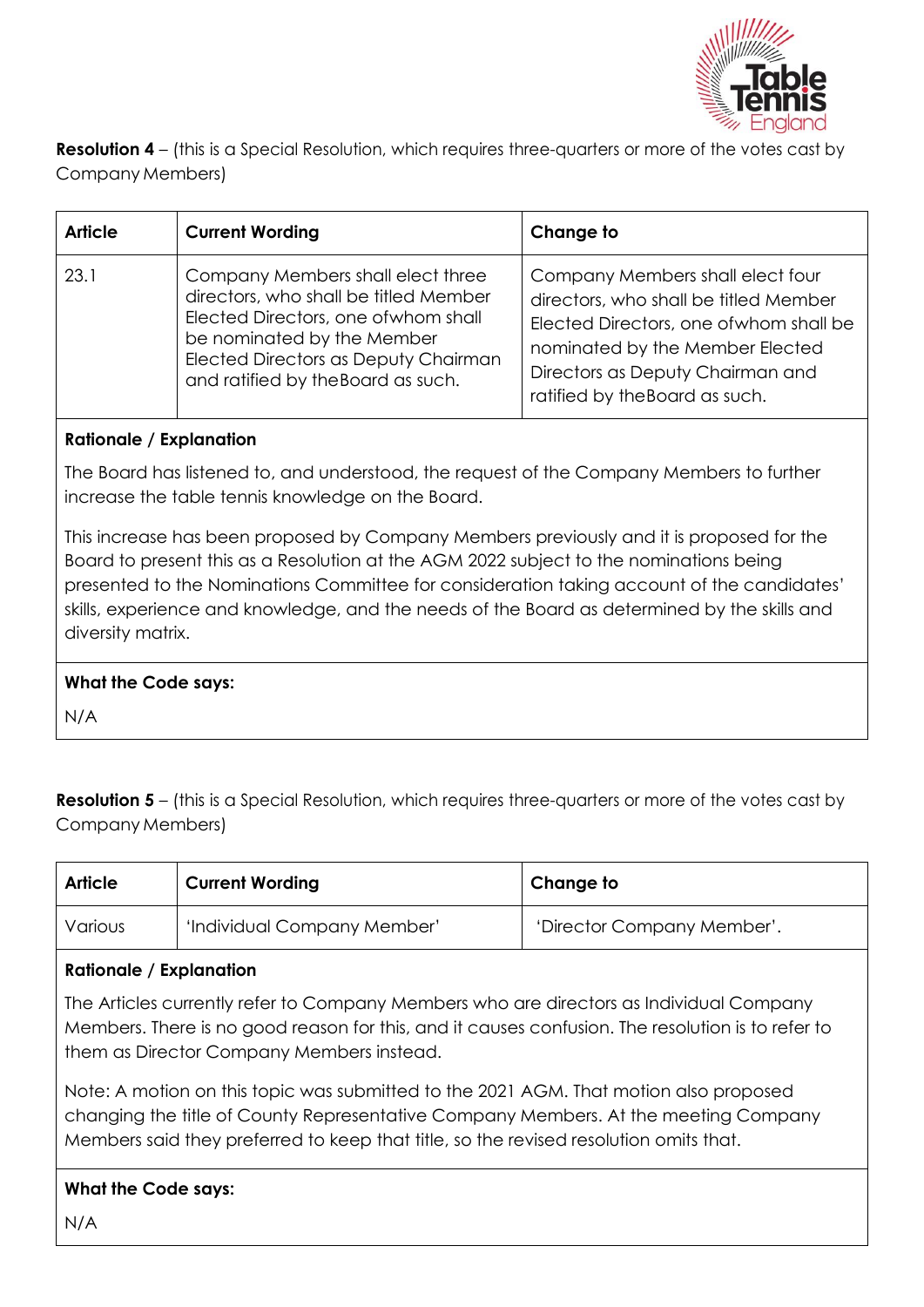

**Resolution 6** – (this is a Special Resolution, which requires three-quarters or more of the votes cast by Company Members)

| <b>Article</b> | <b>Current Wording</b>                                                                                                                                                                                                                                                                    | Change to                                                                                                      |
|----------------|-------------------------------------------------------------------------------------------------------------------------------------------------------------------------------------------------------------------------------------------------------------------------------------------|----------------------------------------------------------------------------------------------------------------|
| 41.4           | In the case of an equality of votes,<br>whether on a show of hands or on a<br>poll, the person who is chairing the<br>meeting shall have a second, or<br>casting, vote on matters relating to<br>finance but not on any other matters;<br>in any other case the resolution shall<br>fail. | In the case of an equality of votes,<br>whether on a show of hands or on a<br>poll, the resolution shall fail. |

## **Rationale / Explanation**

The current Article is unnecessarily complicated. The resolution simplifies it.

Note: A motion on this topic was submitted to the 2021 AGM. That proposed simplifying the Article by allowing the Chair a casting vote. At the meeting Company members said that in the case of an equality of votes they thought the motion should fail. The revised proposal does that.

## **What the Code says:**

N/A

**Resolution 7** – (this is a Special Resolution, which requires three-quarters or more of the votes cast by Company Members)

| <b>Article</b> | <b>Current Wording</b>                                     | Change to                            |
|----------------|------------------------------------------------------------|--------------------------------------|
| 51             | That throughout Article 51 the phrase<br>'Board of Appeal' | Shall be replaced by 'Appeals Panel' |

#### **Rationale / Explanation**

The regulations covering the Board of Appeal have been comprehensively revised since the current Article was produced. It is now chaired by a QC. The resolution changes the title of the Board of Appeal to the Appeals Panel to emphasize its independence from the Company Board.

Note: A motion on this topic was submitted to the 2021 AGM. This included alterations to the circumstances in which an appeal could be made. At the meeting Company Members criticised that part of the resolution so the revised proposal omits that part*.*

# **What the Code says:**

N/A